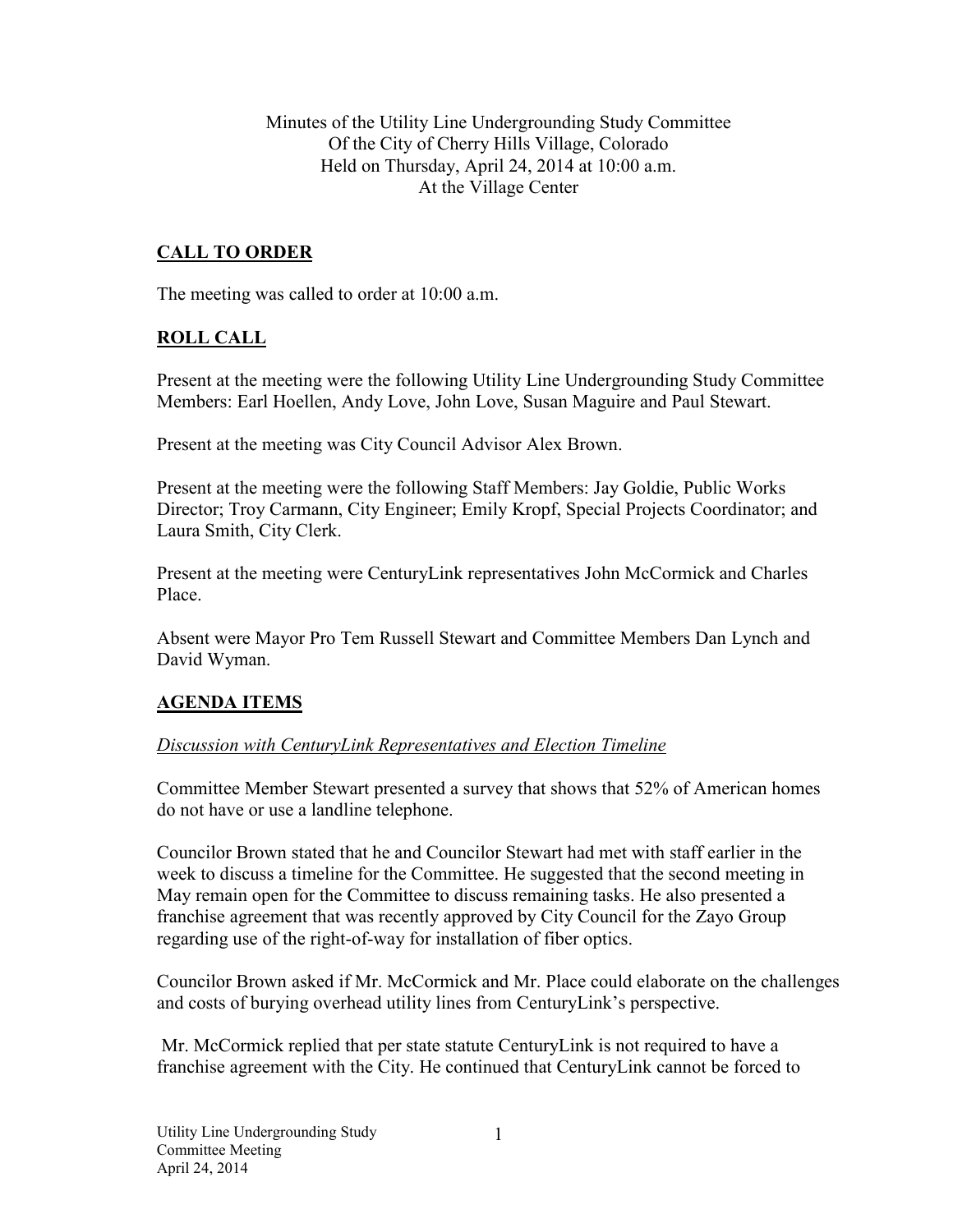underground at their cost. CenturyLink would be unable to fund such a project based on current subscriber fees.

Councilor Brown asked if there are other communities that have pursued a similar goal.

Mr. Place said that he was not aware of any communities as a whole that were converted.

Board Member Hoellen asked if there were any regions in which CenturyLink funded conversion.

Mr. McCormick responded that there are some exceptions. For instance, there is an area in which CenturyLink funded conversion because of the lightrail. CenturyLink would also fund conversion if it was related to a road expansion.

Board Member Stewart said that he is also a resident of a community in Edwards, which recently converted its overhead lines.

Mr. Place said that he would look into the project.

Councilor Brown asked how many of CenturyLink's lines are currently located aboveground in the City.

Mr. Place replied that he would be able to provide an estimate the following week.

Board Member John Love asked if a reasonable estimate for costs could be provided.

Mr. Place responded that a reasonable estimate might be \$125 to \$150 per linear foot. There might also be an opportunity for joint trenching.

Board Member Maguire asked if CenturyLink would be able to coordinate with the other utilities to construct sections at the same time.

Mr. Place said that CenturyLink could try, but it would be difficult.

Councilor Brown asked if CenturyLink could use the same contractors as Xcel.

Mr. Place said that CenturyLink cannot use contractors that are not on its approved list.

Board Member Hoellen asked if CenturyLink removes overhead lines that are no longer in use.

Mr. McCormick replied that lines that are not in use are removed according to CenturyLink's procedures.

Councilor Brown asked if the installation of fiber optics would create any additional opportunities for CenturyLink.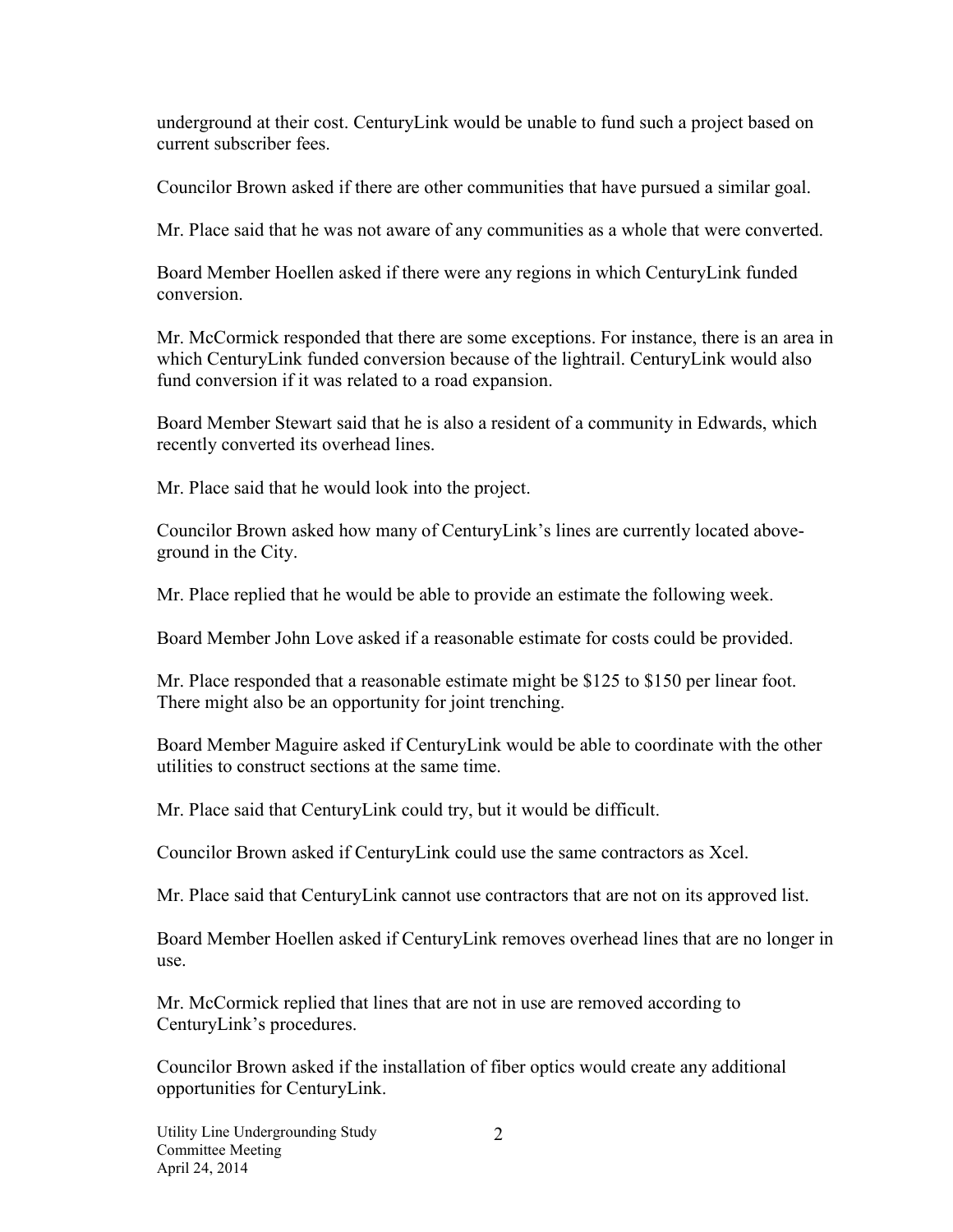Mr. McCormick said that CenturyLink would be open to discussing the possibility of installing fiber optics, but the construction costs are high.

Board Member John Love asked why construction costs are higher.

Mr. Place responded that other facilities would have to be changed in addition to the lines.

Board Member Maguire asked if there are any advantages to fiber optics.

Mr. Place said that it provides a higher speed for customers.

Board Member Stewart asked how many poles in the City belong to CenturyLink.

Mr. Place replied that most poles belong to Xcel.

Councilor Brown asked Ms. Smith to discuss the election timeline with the Committee.

Ms. Smith presented the regular municipal election calendar and a memo regarding fair campaign practices. She suggested submitting a resolution to City Council in August.

Board Member John Love asked what the process is for forming a citizens group.

Ms. Smith said that she would look into the process.

Board Member Andy Love stated that the Committee might want to consider installing a fiber optic backbone and leasing space on it.

Board Member John Love said that Comcast may consider utilizing a fiber optic system.

Board Member Andy Love stated that CenturyLink currently has a 24% residential penetration rate. He suggested that many homes in the City may not use CenturyLink for services.

Board Member Maguire asked if the costs for private property conversion along the arterials will increase as a result of CenturyLink's costs.

Public Works Director Goldie replied that he is not sure how many of CenturyLink's private lines are located above-ground.

Board Member Stewart asked if staff is able to provide a percentage for the number of private lines along arterials that are above-ground.

City Engineer Carmann responded that approximately 40% of private lines are aboveground along Quincy.